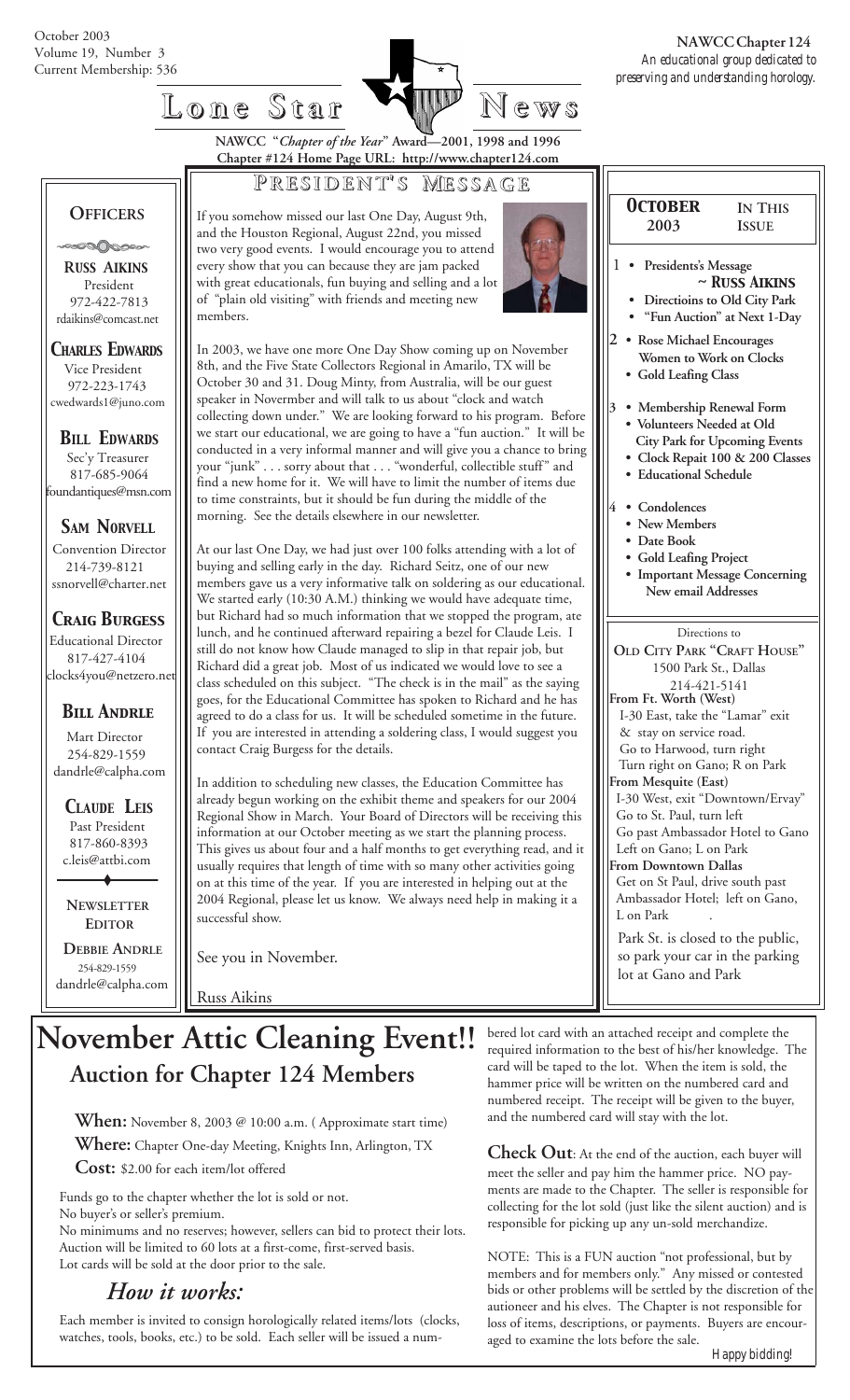# Expert Clockwoman, *Rose Michael* , Encourages Women to Fix Clocks



 Father/Daughter team, *Dick* and *Rose Michael,* head up fifth largest clock business in the United States at their shop in Oklahoma City, Oklahoma.

All it takes is a trip up or down I-35 to visit Dick and Rose Michael's Antique Clock Shop. It is truly worth the drive to see a bustling, classic Clock Shop in operation with a plethora of clocks to admire or buygenerally anywhere from four to six hundred at a time.

The shop is located in a quaint little shopping center on the edge of Ski Island Lake. Upon entering, there is a wall which proudly displays Rose Michael's certificates of acchievement. She has taken every suitcase course Fred Tishchler has been able to provide in Oklahoma.

There is also an exclusive full page expose' in the *Daily Oklahoman* on the wall which is a tribute to the family business. They were approached by the newspaper almost two years ago at Christmas time for the story. Beautiful color pictures of Rose and her father examining a skeleton clock and of Rose working on a German movement are just two of the memorable photographs.

What got Rose interested in clocks? Well, like many sons and daughters, she developed the interest because of her parents interest. Dick Michael began collecting old clocks in the early seventies and worked on them in his garage. After his hobby kept expanding, his wife, who is an accomplished dial painter, encouraged him to find a larger space. (Ladies, can we relate?)

Dick Michael has been a long time member and supporter of Chapter 124. Recently he has been teaching a Statue Repair class for the chapter. It took him years to develop the perfect techniques, and he has been kind and generous enough to share his trade secrets with others in the chapter. He also usually attends between twelve and fifteen regionals per year.

After being in the oil and gas business, Dick semi-retired. More time went in for the clocks. In 1990, he moved the clock shop into a twostory building he owned. Rose began work part-time. She began work full-time in 1995. There are now four full time people doing clock repair. Recently, a new employee was hired to take care of house calls and tall clocks.



Rose says their business just keeps growing and growing. (It is probably because they are honest, super nice people who do excellent quality work and have beautiful, rare clocks for sale.)

Currently every inch of the place is packed. There is a room for working on movements, a room for the bookkeeper, a room for statue repair and case refinishing in addition to two very large rooms full of clocks for sale.

Despite the ups and downs in the economy, Rose says they consistantly sell over a hundred clocks a month. Where do they get them? She says they often buy out collections. Recently they bought a thousand clocks from one person!

However, what she is most excited about is the clocks they are getting from Europe. Houdini clocks (mystery clocks) and annulars are at the top of the list - good news for collectors. Sixty to eighty clocks arrive every ninety days. They get them mostly from Paris, France from a buyer. Many are coming out of the Netherlands. These are clocks that have never been in the United States.

Rose's enthusiasm about clocks is seconded by her father. He is proud of Rose's accomplishments and abilities. He said that Rose has gotten quite proficient at even platform escapements, one of the most difficult. She said she really has no problem fixing any of them. When asked if she had anything personal to say, she said that she "would just like to encourage women to start fixing clocks." Her mentor, Ursula Metsker (a National Director), has encouraged her for many years. Now she would like to encourage other women to do likewise. Studies have shown that women can be quite adept at intricate and delicate work which makes them perfect candidates for working on clocks.

So ladies: Tired of waiting for that old clock to get fixed? Then enroll in Lathe Class and then Clock Repair 100! and fix it YOURself! And visit Rose and Dick Michael in Oklahoma City or on their website at michaelsclocks.com.

# *GOLD LEAFING CLASS GOLD LEAFING CLASS*

Philip Gregory and Karen Summerville co-taught the long awaited Gold Leafing class last July. The class was filled to over-flowing with students who wanted to learn how to use gold leafing on wood and glass. Students included Lorraine Walker (picture right), Brett Harper, Larry Grubb, Gary Mowery, Hugh Lindsay, Richard Cox, Bill and Debbie Andrle, Len and Lisa Kaufman, Joe Veneziano and Jim Summerville.

Just about everyone had a clock or project they wanted to complete using gold leafing. Gold leafing is perfect for the wooden pillars on some clocks and for elaborate designs on glass windows. Everyone was pleased with how it came out.

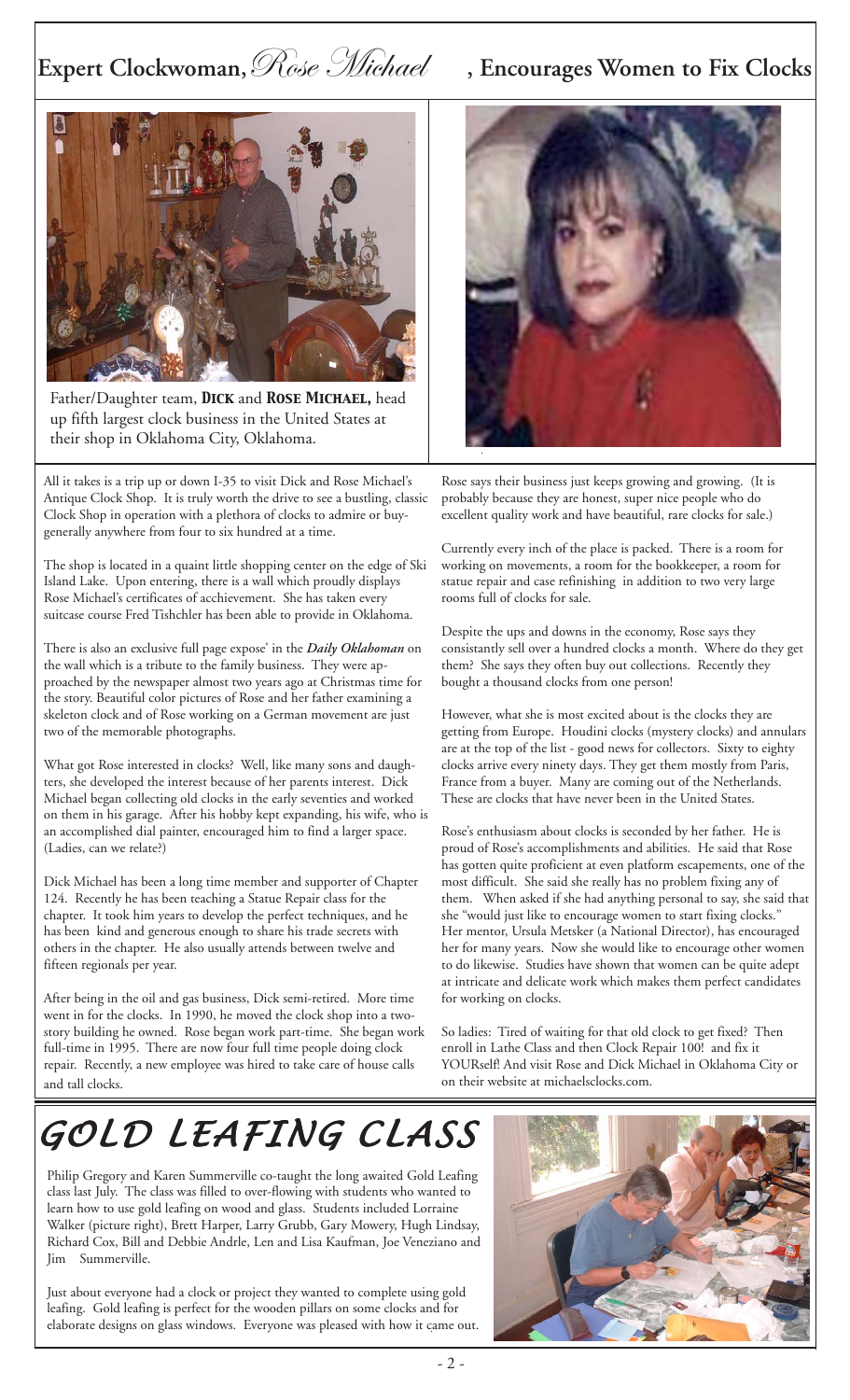#### **APPLICATION/RENEWAL for LONE STAR CHAPTER 124, NAWCC APPLICATION/RENEWAL for LONE STAR CHAPTER 124, NAWCC**

 Complete & send with applicable **check** made **payable to** *LONE STAR CHAPTER #124* **to GENE MEYSENBURG, 11028 Creekmere, Dallas TX 75218** *An educational group dedicated to preserving and understanding horology.*  $\Box$  New #124 Member

**Renew my membership**  *Check appropriate box:*

 *Dues are \$10 per year.*  $yrs @ 10 =$ Join/renew for 1 - 5 years

| Please PRINT:<br>Mr_ Mrs_ Miss_ Ms_ (Please check appropriate blank.) |  | To join Chapter #124, you must be an NAWCC member, or have applied for NAWCC<br>membership. Have you applied for National membership, but haven't gotten a member-<br>ship number? Check here ___, [Date of your application/check to National |  |  |
|-----------------------------------------------------------------------|--|------------------------------------------------------------------------------------------------------------------------------------------------------------------------------------------------------------------------------------------------|--|--|
|                                                                       |  | $NAME \_\_\_\_\_\_$                                                                                                                                                                                                                            |  |  |
|                                                                       |  |                                                                                                                                                                                                                                                |  |  |
|                                                                       |  | CITY STATE ZIP                                                                                                                                                                                                                                 |  |  |
|                                                                       |  |                                                                                                                                                                                                                                                |  |  |
|                                                                       |  |                                                                                                                                                                                                                                                |  |  |
| Who recommended you?                                                  |  |                                                                                                                                                                                                                                                |  |  |

### *Volunteers Are Needed ! ! !*

Volunteers for the Print Shop at Old City Park in Dallas are needed for the following days:

*September 14th*, 12pm-4pm - Jewish Celebration *October 18th*, 10am-4pm - Girl Scout Day/Harvest, Crafts *November 8th*, 10am-4pm - Boy Scout Day/America Goes to War

*December 12th*: 5pm-10pm, *13th*: 5pm-10pm,  *14th*: 2pm-9pm.

The December "Candlelight in the Park" celebrates the 1840-1910 time period of early Dallas.

Chapter 124 not only staffs the Print Shop but also the historical Railroad Exhibit. Bring the whole family and be a part of the fun and excitement during the "Passport to the Past" Series. This place is very popular and educational for young families and grandchildren.

People literally from all over the world come here to catch a glimpse of American history and culture. Spending a few hours with other Chapter 124 members also gives more opportunities to make new friends and enjoy old ones. This chapter is so fortunate to be associated with this organization. If volunteering is not possible, please come by and just say "Hi." There is no cost for admission.

For more information, please contact *Craig Burgess* at 817-427-4104, or see the Old City Park website at www.oldcitypark.org

#### **Clock Repair 100 Class Graduates**

Front row, left to right: Richard Rose, Mark Vozar, Bruce Wooldridge, Joe Richards and Jerry Harlin. Second row, left to right: William Howard McDowell, Walt Vinson, and instructor Phil Ball. Back row, left to right: Michael Cox and Alex Santa-Pinter. **Clock Repair 100 Class Graduates**



**Clock Repair 200 Class Graduates**

 Pictured in the above photo are as follows: Front row, left to right: Walt Vinson, Bruce Wooldridge, and Mark Vozar. Back row, left to right: Scott Pottorf, Joe Richards, and assistant instructor Mike Coker.



## *Education Classes Education Classes*

 **Check Chapter 124 Website @ www. chapter124.com for Any Changes or Updates**

| <b>CLASS</b>                  | <b>DATE</b>                                           | <b>COST</b> | <b>INSTRUCTOR</b>              |
|-------------------------------|-------------------------------------------------------|-------------|--------------------------------|
| <b>Clock Case Restoration</b> | Oct 25-26                                             | \$25        | Craig Burgess @817-427-4104    |
| <b>Self Winding Class</b>     | Nov 1-2, Nov 8-9<br>* (at a place to be determined) * | \$50        | Marybess Grisham @214-351-5554 |
| <b>Transfer / Stenciling</b>  | * NOTE Change: Nov.15-16 * \$25                       |             | Phil Gregory @972-717-4021     |

*Thanks to President Russ Aikins for purchasing newer tables for the classroom at Old City Park and to Phil Gregory and Treasurer Bill Edwards for helping him move them into the building. Students will really appreciate the sturdier tables!*